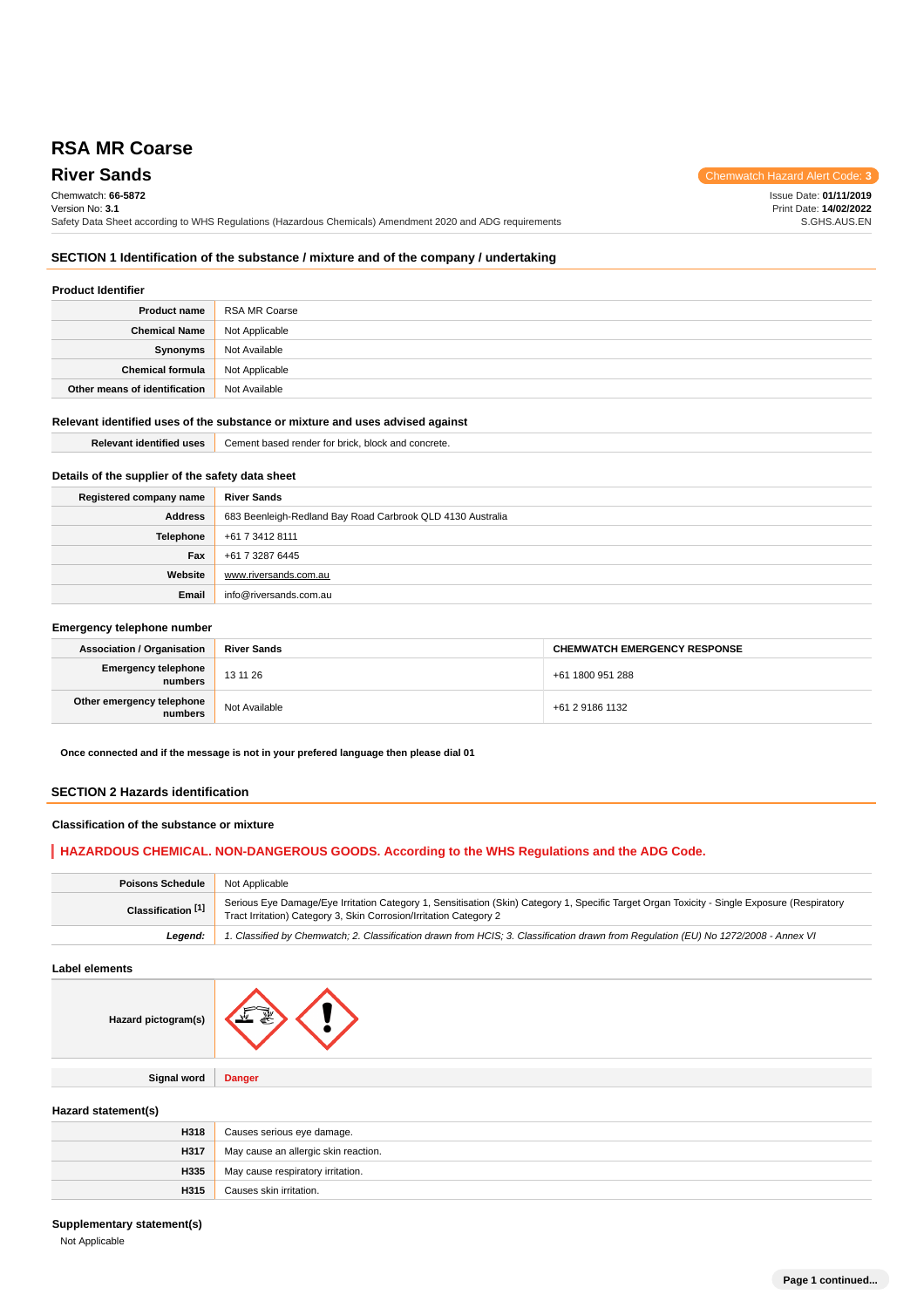#### **Precautionary statement(s) Prevention**

| P271 | Use only outdoors or in a well-ventilated area.                                  |
|------|----------------------------------------------------------------------------------|
| P280 | Wear protective gloves, protective clothing, eye protection and face protection. |
| P261 | Avoid breathing dust/fumes.                                                      |
| P264 | Wash all exposed external body areas thoroughly after handling.                  |
| P272 | Contaminated work clothing should not be allowed out of the workplace.           |

#### **Precautionary statement(s) Response**

| P305+P351+P338 | IF IN EYES: Rinse cautiously with water for several minutes. Remove contact lenses, if present and easy to do. Continue rinsing. |  |
|----------------|----------------------------------------------------------------------------------------------------------------------------------|--|
| P310           | Immediately call a POISON CENTER/doctor/physician/first aider.                                                                   |  |
| P302+P352      | IF ON SKIN: Wash with plenty of water and soap.                                                                                  |  |
| P333+P313      | If skin irritation or rash occurs: Get medical advice/attention.                                                                 |  |
| P362+P364      | Take off contaminated clothing and wash it before reuse.                                                                         |  |
| P304+P340      | IF INHALED: Remove person to fresh air and keep comfortable for breathing.                                                       |  |

#### **Precautionary statement(s) Storage**

| P405      | l un                                                                         |
|-----------|------------------------------------------------------------------------------|
| P403+P233 | Store in a well-<br>II-ventilated place. Keep container tightly closed.<br>. |
|           |                                                                              |

#### **Precautionary statement(s) Disposal**

| P501 | Dispose of contents/container to authorised hazardous or special waste collection point in accordance with any local regulation. |  |
|------|----------------------------------------------------------------------------------------------------------------------------------|--|
|      |                                                                                                                                  |  |

# **SECTION 3 Composition / information on ingredients**

#### **Substances**

See section below for composition of Mixtures

#### **Mixtures**

| <b>CAS No</b> | %[weight]                                           | Name                                                                                                                                    |
|---------------|-----------------------------------------------------|-----------------------------------------------------------------------------------------------------------------------------------------|
| 14808-60-7.   | 70-80                                               | graded sand                                                                                                                             |
| 65997-15-1    | 20-30                                               | portland cement                                                                                                                         |
| Not Available |                                                     | contains                                                                                                                                |
| 14808-60-7    |                                                     | silica crystalline - quartz                                                                                                             |
| Legend:       | Classification drawn from C&L * EU IOELVs available | 1. Classified by Chemwatch; 2. Classification drawn from HCIS; 3. Classification drawn from Regulation (EU) No 1272/2008 - Annex VI; 4. |

# **SECTION 4 First aid measures**

| Description of first aid measures |                                                                                                                                                                                                                                                                                                                                                                                                                                                                                                                                                                                   |  |
|-----------------------------------|-----------------------------------------------------------------------------------------------------------------------------------------------------------------------------------------------------------------------------------------------------------------------------------------------------------------------------------------------------------------------------------------------------------------------------------------------------------------------------------------------------------------------------------------------------------------------------------|--|
| <b>Eye Contact</b>                | If this product comes in contact with the eyes:<br>Immediately hold eyelids apart and flush the eye continuously with running water.<br>Ensure complete irrigation of the eye by keeping eyelids apart and away from eye and moving the eyelids by occasionally lifting the upper<br>and lower lids.<br>▶ Continue flushing until advised to stop by the Poisons Information Centre or a doctor, or for at least 15 minutes.<br>Transport to hospital or doctor without delay.<br>▶ Removal of contact lenses after an eye injury should only be undertaken by skilled personnel. |  |
| <b>Skin Contact</b>               | If skin contact occurs:<br>Immediately remove all contaminated clothing, including footwear.<br>Flush skin and hair with running water (and soap if available).<br>Seek medical attention in event of irritation.                                                                                                                                                                                                                                                                                                                                                                 |  |
| Inhalation                        | If fumes or combustion products are inhaled remove from contaminated area.<br>Lay patient down. Keep warm and rested.<br>▶ Prostheses such as false teeth, which may block airway, should be removed, where possible, prior to initiating first aid procedures.<br>Apply artificial respiration if not breathing, preferably with a demand valve resuscitator, bag-valve mask device, or pocket mask as trained.<br>Perform CPR if necessary.<br>Transport to hospital, or doctor, without delay.                                                                                 |  |
| Ingestion                         | Immediately give a glass of water.<br>First aid is not generally required. If in doubt, contact a Poisons Information Centre or a doctor.                                                                                                                                                                                                                                                                                                                                                                                                                                         |  |

#### **Indication of any immediate medical attention and special treatment needed**

Treat symptomatically.

For acute or short term repeated exposures to iron and its derivatives:

- Always treat symptoms rather than history.
- In general, however, toxic doses exceed 20 mg/kg of ingested material (as elemental iron) with lethal doses exceeding 180 mg/kg.
- Control of iron stores depend on variation in absorption rather than excretion. Absorption occurs through aspiration, ingestion and burned skin.
- Hepatic damage may progress to failure with hypoprothrombinaemia and hypoglycaemia. Hepatorenal syndrome may occur.
- Iron intoxication may also result in decreased cardiac output and increased cardiac pooling which subsequently produces hypotension.
- Serum iron should be analysed in symptomatic patients. Serum iron levels (2-4 hrs post-ingestion) greater that 100 ug/dL indicate poisoning with levels, in excess of 350 ug/dL,
- being potentially serious. Emesis or lavage (for obtunded patients with no gag reflex)are the usual means of decontamination.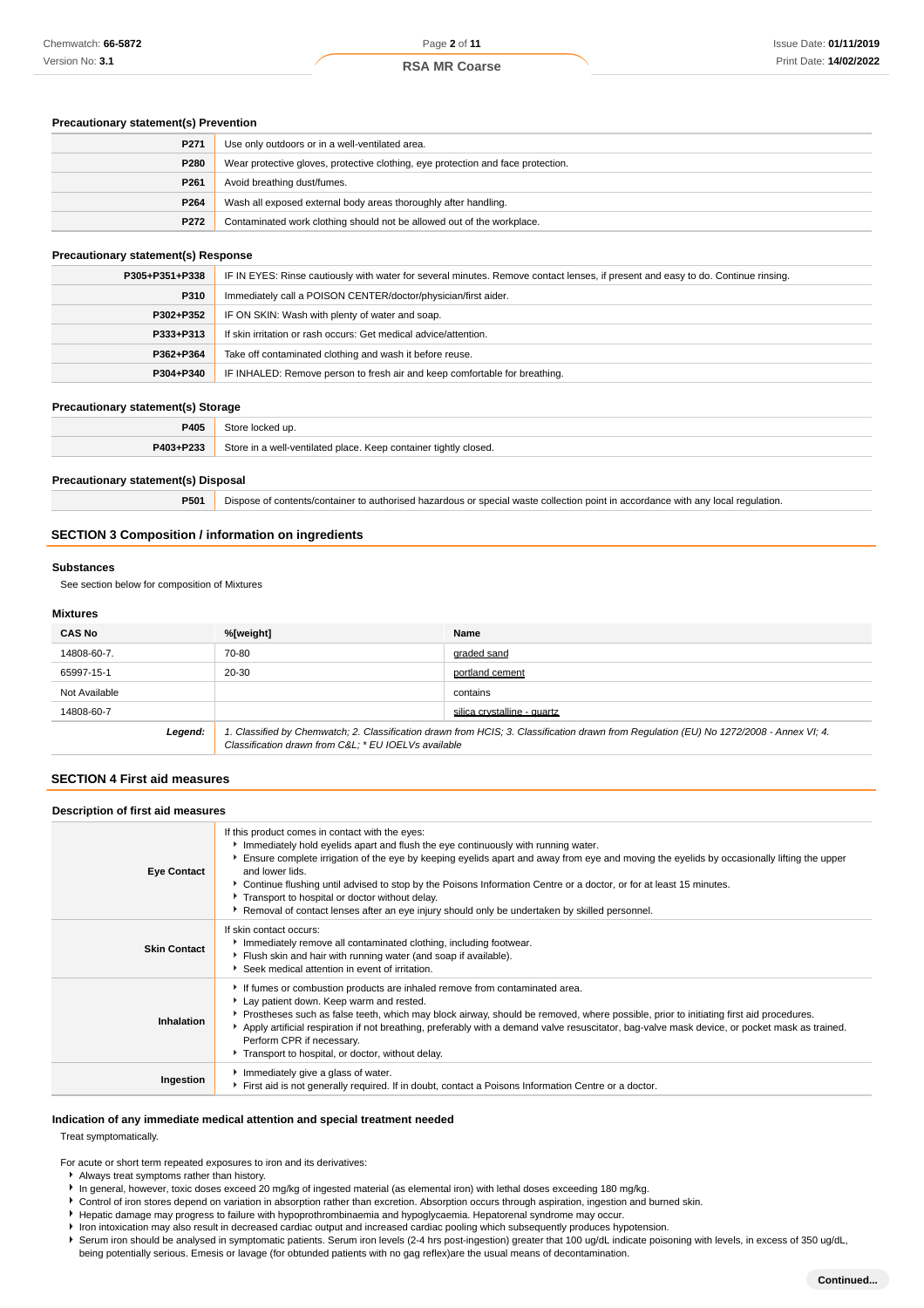- **RSA MR Coarse**
- Activated charcoal does not effectively bind iron.
- Catharsis (using sodium sulfate or magnesium sulfate) may only be used if the patient already has diarrhoea.
- Deferoxamine is a specific chelator of ferric (3+) iron and is currently the antidote of choice. It should be administered parenterally. [Ellenhorn and Barceloux: Medical Toxicology]

For acute or short term repeated exposures to dichromates and chromates:

- Absorption occurs from the alimentary tract and lungs.
- The kidney excretes about 60% of absorbed chromate within 8 hours of ingestion. Urinary excretion may take up to 14 days.
- Establish airway, breathing and circulation. Assist ventilation.
- Induce emesis with Ipecac Syrup if patient is not convulsing, in coma or obtunded and if the gag reflex is present.
- Otherwise use gastric lavage with endotracheal intubation.
- Fluid balance is critical. Peritoneal dialysis, haemodialysis or exchange transfusion may be effective although available data is limited.
- British Anti-Lewisite, ascorbic acid, folic acid and EDTA are probably not effective.
- There are no antidotes.
- Primary irritation, including chrome ulceration, may be treated with ointments comprising calcium-sodium-EDTA. This, together with the use of frequently renewed dressings, will ensure rapid healing of any ulcer which may develop.

The mechanism of action involves the reduction of Cr (VI) to Cr(III) and subsequent chelation; the irritant effect of Cr(III)/ protein complexes is thus avoided. [ILO Encyclopedia]

[Ellenhorn and Barceloux: Medical Toxicology]

- For acute or short-term repeated exposures to highly alkaline materials:
- Respiratory stress is uncommon but present occasionally because of soft tissue edema.
- Unless endotracheal intubation can be accomplished under direct vision, cricothyroidotomy or tracheotomy may be necessary.
- Oxygen is given as indicated.
- **F** The presence of shock suggests perforation and mandates an intravenous line and fluid administration.

**P** Damage due to alkaline corrosives occurs by liquefaction necrosis whereby the saponification of fats and solubilisation of proteins allow deep penetration into the tissue. Alkalis continue to cause damage after exposure.

INGESTION:

Milk and water are the preferred diluents

No more than 2 glasses of water should be given to an adult.

- Neutralising agents should never be given since exothermic heat reaction may compound injury.
- \* Catharsis and emesis are absolutely contra-indicated.

\* Activated charcoal does not absorb alkali.

- \* Gastric lavage should not be used.
- Supportive care involves the following: Withhold oral feedings initially.
- 
- If endoscopy confirms transmucosal injury start steroids only within the first 48 hours.
- Carefully evaluate the amount of tissue necrosis before assessing the need for surgical intervention.
- Patients should be instructed to seek medical attention whenever they develop difficulty in swallowing (dysphagia).

SKIN AND EYE:

- **Injury should be irrigated for 20-30 minutes.**
- Eye injuries require saline. [Ellenhorn & Barceloux: Medical Toxicology]

#### **SECTION 5 Firefighting measures**

#### **Extinguishing media**

There is no restriction on the type of extinguisher which may be used.

Use extinguishing media suitable for surrounding area.

#### **Special hazards arising from the substrate or mixture**

**Fire Incompatibility** None known.

#### **Advice for firefighters**

| <b>Fire Fighting</b>         | Alert Fire Brigade and tell them location and nature of hazard.<br>► Wear breathing apparatus plus protective gloves in the event of a fire.<br>Prevent, by any means available, spillage from entering drains or water courses.<br>Use fire fighting procedures suitable for surrounding area.<br>DO NOT approach containers suspected to be hot.<br>Cool fire exposed containers with water spray from a protected location.<br>If safe to do so, remove containers from path of fire.<br>Equipment should be thoroughly decontaminated after use. |
|------------------------------|------------------------------------------------------------------------------------------------------------------------------------------------------------------------------------------------------------------------------------------------------------------------------------------------------------------------------------------------------------------------------------------------------------------------------------------------------------------------------------------------------------------------------------------------------|
| <b>Fire/Explosion Hazard</b> | Non combustible.<br>Not considered a significant fire risk, however containers may burn.<br>Decomposes on heating and produces toxic fumes of:<br>silicon dioxide (SiO2)<br>When aluminium oxide dust is dispersed in air, firefighters should wear protection against inhalation of dust particles, which can also contain<br>hazardous substances from the fire absorbed on the alumina particles.<br>May emit poisonous fumes.<br>May emit corrosive fumes.                                                                                       |
| <b>HAZCHEM</b>               | Not Applicable                                                                                                                                                                                                                                                                                                                                                                                                                                                                                                                                       |

#### **SECTION 6 Accidental release measures**

**Personal precautions, protective equipment and emergency procedures**

#### See section 8

## **Environmental precautions**

See section 12

#### **Methods and material for containment and cleaning up**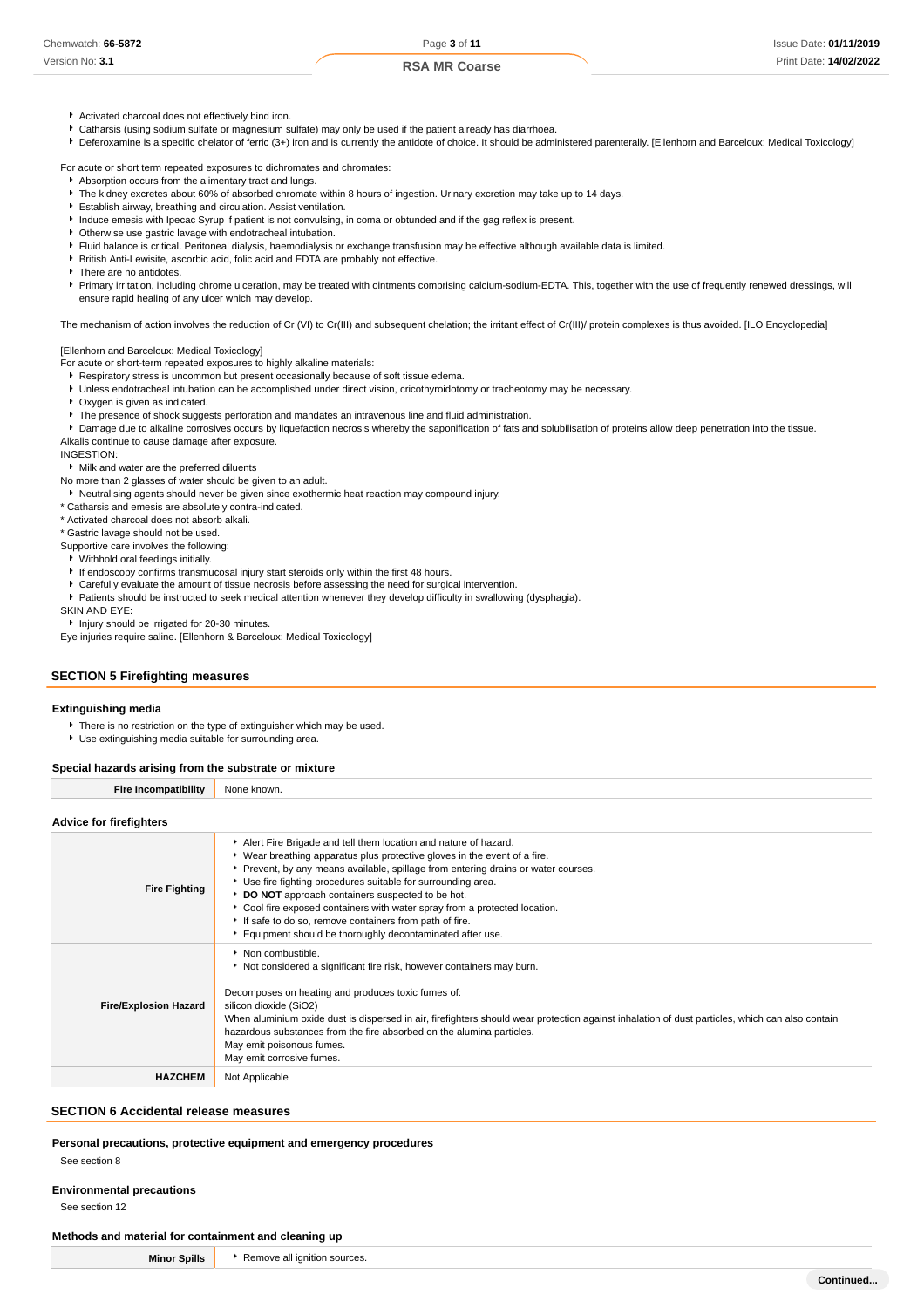|                     | Clean up all spills immediately.<br>Avoid contact with skin and eyes.<br>► Control personal contact with the substance, by using protective equipment.<br>Use dry clean up procedures and avoid generating dust.<br>Place in a suitable, labelled container for waste disposal.                                                                                                                                                                                                                                                                                                                                                                                                                                                |
|---------------------|--------------------------------------------------------------------------------------------------------------------------------------------------------------------------------------------------------------------------------------------------------------------------------------------------------------------------------------------------------------------------------------------------------------------------------------------------------------------------------------------------------------------------------------------------------------------------------------------------------------------------------------------------------------------------------------------------------------------------------|
| <b>Major Spills</b> | Moderate hazard.<br>CAUTION: Advise personnel in area.<br>Alert Emergency Services and tell them location and nature of hazard.<br>• Control personal contact by wearing protective clothing.<br>Prevent, by any means available, spillage from entering drains or water courses.<br>Recover product wherever possible.<br>► IF DRY: Use dry clean up procedures and avoid generating dust. Collect residues and place in sealed plastic bags or other containers for<br>disposal. IF WET: Vacuum/shovel up and place in labelled containers for disposal.<br>ALWAYS: Wash area down with large amounts of water and prevent runoff into drains.<br>If contamination of drains or waterways occurs, advise Emergency Services. |

Personal Protective Equipment advice is contained in Section 8 of the SDS.

# **SECTION 7 Handling and storage**

| Precautions for safe handling |                                                                                                                                                                                                                                                                                                                                                                                                                                                                                                                                                                                                                                                                                                                                                                                                                                                                                                                                                                         |
|-------------------------------|-------------------------------------------------------------------------------------------------------------------------------------------------------------------------------------------------------------------------------------------------------------------------------------------------------------------------------------------------------------------------------------------------------------------------------------------------------------------------------------------------------------------------------------------------------------------------------------------------------------------------------------------------------------------------------------------------------------------------------------------------------------------------------------------------------------------------------------------------------------------------------------------------------------------------------------------------------------------------|
| Safe handling                 | Avoid all personal contact, including inhalation.<br>▶ Wear protective clothing when risk of exposure occurs.<br>▶ Use in a well-ventilated area.<br>Prevent concentration in hollows and sumps.<br>DO NOT enter confined spaces until atmosphere has been checked.<br>DO NOT allow material to contact humans, exposed food or food utensils.<br>Avoid contact with incompatible materials.<br>When handling, DO NOT eat, drink or smoke.<br>▶ Keep containers securely sealed when not in use.<br>Avoid physical damage to containers.<br>Always wash hands with soap and water after handling.<br>▶ Work clothes should be laundered separately. Launder contaminated clothing before re-use.<br>Use good occupational work practice.<br>▶ Observe manufacturer's storage and handling recommendations contained within this SDS.<br>Atmosphere should be regularly checked against established exposure standards to ensure safe working conditions are maintained. |
| Other information             | Store in original containers.<br>▶ Keep containers securely sealed.<br>Store in a cool, dry area protected from environmental extremes.<br>Store away from incompatible materials and foodstuff containers.<br>Protect containers against physical damage and check regularly for leaks.<br>▶ Observe manufacturer's storage and handling recommendations contained within this SDS.<br>For major quantities:<br>▶ Consider storage in bunded areas - ensure storage areas are isolated from sources of community water (including stormwater, ground water,<br>lakes and streams}.<br>Ensure that accidental discharge to air or water is the subject of a contingency disaster management plan; this may require consultation with<br>local authorities.                                                                                                                                                                                                              |

# **Conditions for safe storage, including any incompatibilities**

| Suitable container      | Multi-ply paper bag with sealed plastic liner or heavy gauge plastic bag.<br>NOTE: Bags should be stacked, blocked, interlocked, and limited in height so that they are stable and secure against sliding or collapse. Check<br>that all containers are clearly labelled and free from leaks. Packing as recommended by manufacturer.                                                                                                                                                                                                                                                                                                   |
|-------------------------|-----------------------------------------------------------------------------------------------------------------------------------------------------------------------------------------------------------------------------------------------------------------------------------------------------------------------------------------------------------------------------------------------------------------------------------------------------------------------------------------------------------------------------------------------------------------------------------------------------------------------------------------|
| Storage incompatibility | ▶ WARNING: Avoid or control reaction with peroxides. All transition metal peroxides should be considered as potentially explosive. For<br>example transition metal complexes of alkyl hydroperoxides may decompose explosively.<br>The pi-complexes formed between chromium(0), vanadium(0) and other transition metals (haloarene-metal complexes) and mono-or<br>poly-fluorobenzene show extreme sensitivity to heat and are explosive.<br>Avoid reaction with borohydrides or cyanoborohydrides<br>Avoid strong acids, acid chlorides, acid anhydrides and chloroformates.<br>Avoid contact with copper, aluminium and their alloys. |

# **SECTION 8 Exposure controls / personal protection**

# **Control parameters**

### **Occupational Exposure Limits (OEL)**

# **INGREDIENT DATA**

| Source                       | Ingredient                     | <b>Material name</b>                              | <b>TWA</b>    | <b>STEL</b>      | Peak             | <b>Notes</b>                                                                                |
|------------------------------|--------------------------------|---------------------------------------------------|---------------|------------------|------------------|---------------------------------------------------------------------------------------------|
| Australia Exposure Standards | graded sand                    | Silica - Crystalline: Quartz<br>(respirable dust) | 0.05<br>mq/m3 | Not<br>Available | Not<br>Available | Not Available                                                                               |
| Australia Exposure Standards | portland cement                | Portland cement                                   | 10<br>mq/m3   | Not<br>Available | Not<br>Available | (a) This value is for inhalable dust containing<br>no asbestos and < 1% crystalline silica. |
| Australia Exposure Standards | silica crystalline -<br>quartz | Silica - Crystalline: Quartz<br>(respirable dust) | 0.05<br>mq/m3 | Not<br>Available | Not<br>Available | Not Available                                                                               |

# **Emergency Limits**

| Ingredient  | TEEL-            | TEEL-2            | TEEL-3    |
|-------------|------------------|-------------------|-----------|
| graded sand | $0.075$ mg/m $3$ | $33 \text{ mg/m}$ | 200 mg/m3 |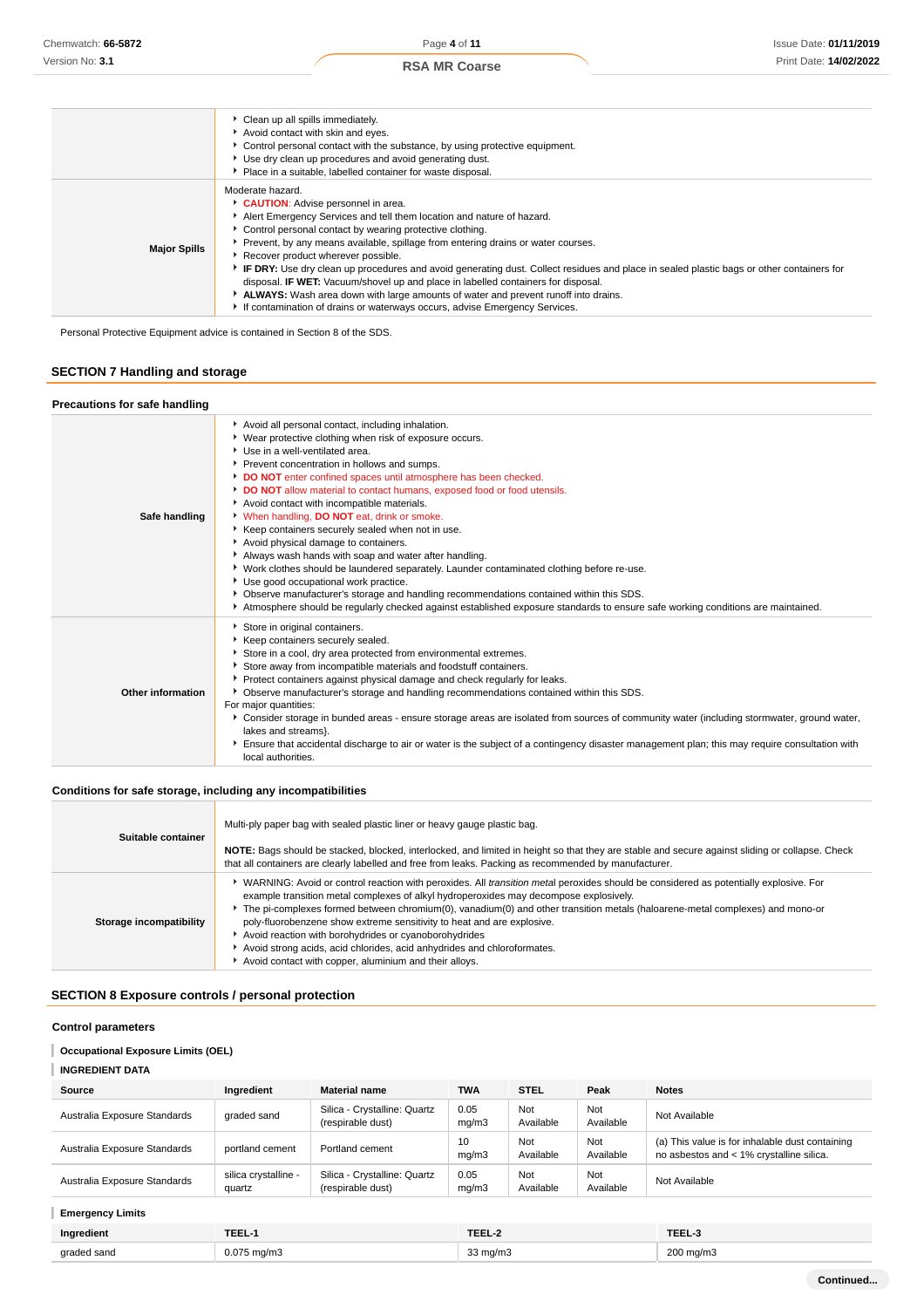**Appropr** 

|  |  | <b>RSA MR Coarse</b> |
|--|--|----------------------|
|--|--|----------------------|

| Ingredient                  | TEEL-1                                                                                                                                                                                                                                                                                                                                                                                                                                                                                                                                                                                                                                                                                                                                                    | TEEL-2            | TEEL-3              |  |
|-----------------------------|-----------------------------------------------------------------------------------------------------------------------------------------------------------------------------------------------------------------------------------------------------------------------------------------------------------------------------------------------------------------------------------------------------------------------------------------------------------------------------------------------------------------------------------------------------------------------------------------------------------------------------------------------------------------------------------------------------------------------------------------------------------|-------------------|---------------------|--|
| silica crystalline - quartz | $0.075$ mg/m $3$                                                                                                                                                                                                                                                                                                                                                                                                                                                                                                                                                                                                                                                                                                                                          | $33 \text{ mg/m}$ | 200 mg/m3           |  |
| Ingredient                  | <b>Original IDLH</b>                                                                                                                                                                                                                                                                                                                                                                                                                                                                                                                                                                                                                                                                                                                                      |                   | <b>Revised IDLH</b> |  |
| graded sand                 | 25 mg/m3 / 50 mg/m3                                                                                                                                                                                                                                                                                                                                                                                                                                                                                                                                                                                                                                                                                                                                       | Not Available     |                     |  |
| portland cement             | 5,000 mg/m3                                                                                                                                                                                                                                                                                                                                                                                                                                                                                                                                                                                                                                                                                                                                               |                   | Not Available       |  |
| silica crystalline - quartz | 25 mg/m3 / 50 mg/m3                                                                                                                                                                                                                                                                                                                                                                                                                                                                                                                                                                                                                                                                                                                                       |                   |                     |  |
|                             | Engineering controls are used to remove a hazard or place a barrier between the worker and the hazard. Well-designed engineering controls can<br>be highly effective in protecting workers and will typically be independent of worker interactions to provide this high level of protection.<br>The basic types of engineering controls are:<br>Process controls which involve changing the way a job activity or process is done to reduce the risk.<br>Enclosure and/or isolation of emission source which keeps a selected hazard "physically" away from the worker and ventilation that strategically<br>"adds" and "removes" air in the work environment. Ventilation can remove or dilute an air contaminant if designed properly. The design of a |                   |                     |  |
|                             |                                                                                                                                                                                                                                                                                                                                                                                                                                                                                                                                                                                                                                                                                                                                                           |                   |                     |  |

protection. Supplied-air type respirator may be required in special circumstances. Correct fit is essential to ensure adequate protection. An approved self contained breathing apparatus (SCBA) may be required in some situations.

Provide adequate ventilation in warehouse or closed storage area. Air contaminants generated in the workplace possess varying "escape" velocities which, in turn, determine the "capture velocities" of fresh circulating air required to effectively remove the contaminant.

| iate engineering<br>controls | Type of Contaminant:                                                                                                                                                                                                   | Air Speed:                          |  |
|------------------------------|------------------------------------------------------------------------------------------------------------------------------------------------------------------------------------------------------------------------|-------------------------------------|--|
|                              | solvent, vapours, degreasing etc., evaporating from tank (in still air).                                                                                                                                               | $0.25 - 0.5$ m/s<br>(50-100 f/min.) |  |
|                              | aerosols, fumes from pouring operations, intermittent container filling, low speed conveyer transfers, welding, spray<br>drift, plating acid fumes, pickling (released at low velocity into zone of active generation) | 0.5-1 m/s (100-200<br>$f/min.$ )    |  |
|                              | direct spray, spray painting in shallow booths, drum filling, conveyer loading, crusher dusts, gas discharge (active<br>generation into zone of rapid air motion)                                                      | 1-2.5 m/s (200-500<br>$f/min.$ )    |  |
|                              | grinding, abrasive blasting, tumbling, high speed wheel generated dusts (released at high initial velocity into zone of<br>very high rapid air motion).                                                                | $2.5 - 10$ m/s<br>(500-2000 f/min.) |  |
|                              | Within each range the appropriate value depends on:                                                                                                                                                                    |                                     |  |
|                              | Lower end of the range                                                                                                                                                                                                 | Upper end of the range              |  |
|                              | 1: Room air currents minimal or favourable to capture                                                                                                                                                                  | 1: Disturbing room air currents     |  |
|                              | 2: Contaminants of low toxicity or of nuisance value only.                                                                                                                                                             | 2: Contaminants of high toxicity    |  |
|                              | 3: Intermittent, low production.                                                                                                                                                                                       | 3: High production, heavy use       |  |
|                              | 4: Large hood or large air mass in motion                                                                                                                                                                              | 4: Small hood-local control only    |  |

Simple theory shows that air velocity falls rapidly with distance away from the opening of a simple extraction pipe. Velocity generally decreases with the square of distance from the extraction point (in simple cases). Therefore the air speed at the extraction point should be adjusted, accordingly, after reference to distance from the contaminating source. The air velocity at the extraction fan, for example, should be a minimum of 1-2 m/s (200-400 f/min) for extraction of solvents generated in a tank 2 meters distant from the extraction point. Other mechanical considerations, producing performance deficits within the extraction apparatus, make it essential that theoretical air velocities are multiplied by factors of 10 or more when extraction systems are installed or used.

| <b>Personal protection</b> |                                                                                                                                                                                                                                                                                                                                                                                                                                                                                                                                                                                                                                                                                                                                                                                                                                                                                                                                                                                                                                                                                                                                                                                                                                                                                                                                                                                                                                                         |
|----------------------------|---------------------------------------------------------------------------------------------------------------------------------------------------------------------------------------------------------------------------------------------------------------------------------------------------------------------------------------------------------------------------------------------------------------------------------------------------------------------------------------------------------------------------------------------------------------------------------------------------------------------------------------------------------------------------------------------------------------------------------------------------------------------------------------------------------------------------------------------------------------------------------------------------------------------------------------------------------------------------------------------------------------------------------------------------------------------------------------------------------------------------------------------------------------------------------------------------------------------------------------------------------------------------------------------------------------------------------------------------------------------------------------------------------------------------------------------------------|
| Eye and face protection    | Safety glasses with side shields.<br>Chemical goggles.<br>▶ Contact lenses may pose a special hazard; soft contact lenses may absorb and concentrate irritants. A written policy document, describing<br>the wearing of lenses or restrictions on use, should be created for each workplace or task. This should include a review of lens absorption<br>and adsorption for the class of chemicals in use and an account of injury experience. Medical and first-aid personnel should be trained in<br>their removal and suitable equipment should be readily available. In the event of chemical exposure, begin eye irrigation immediately and<br>remove contact lens as soon as practicable. Lens should be removed at the first signs of eye redness or irritation - lens should be removed in<br>a clean environment only after workers have washed hands thoroughly. [CDC NIOSH Current Intelligence Bulletin 59], [AS/NZS 1336 or<br>national equivalent]                                                                                                                                                                                                                                                                                                                                                                                                                                                                                         |
| <b>Skin protection</b>     | See Hand protection below                                                                                                                                                                                                                                                                                                                                                                                                                                                                                                                                                                                                                                                                                                                                                                                                                                                                                                                                                                                                                                                                                                                                                                                                                                                                                                                                                                                                                               |
| Hands/feet protection      | NOTE:<br>The material may produce skin sensitisation in predisposed individuals. Care must be taken, when removing gloves and other protective<br>equipment, to avoid all possible skin contact.<br>Contaminated leather items, such as shoes, belts and watch-bands should be removed and destroyed.<br>The selection of suitable gloves does not only depend on the material, but also on further marks of quality which vary from manufacturer to<br>manufacturer. Where the chemical is a preparation of several substances, the resistance of the glove material can not be calculated in advance<br>and has therefore to be checked prior to the application.<br>The exact break through time for substances has to be obtained from the manufacturer of the protective gloves and has to be observed when<br>making a final choice.<br>Personal hygiene is a key element of effective hand care. Gloves must only be worn on clean hands. After using gloves, hands should be<br>washed and dried thoroughly. Application of a non-perfumed moisturiser is recommended.<br>Suitability and durability of glove type is dependent on usage. Important factors in the selection of gloves include:<br>· frequency and duration of contact,<br>· chemical resistance of glove material,<br>· glove thickness and<br>· dexterity<br>Select gloves tested to a relevant standard (e.g. Europe EN 374, US F739, AS/NZS 2161.1 or national equivalent). |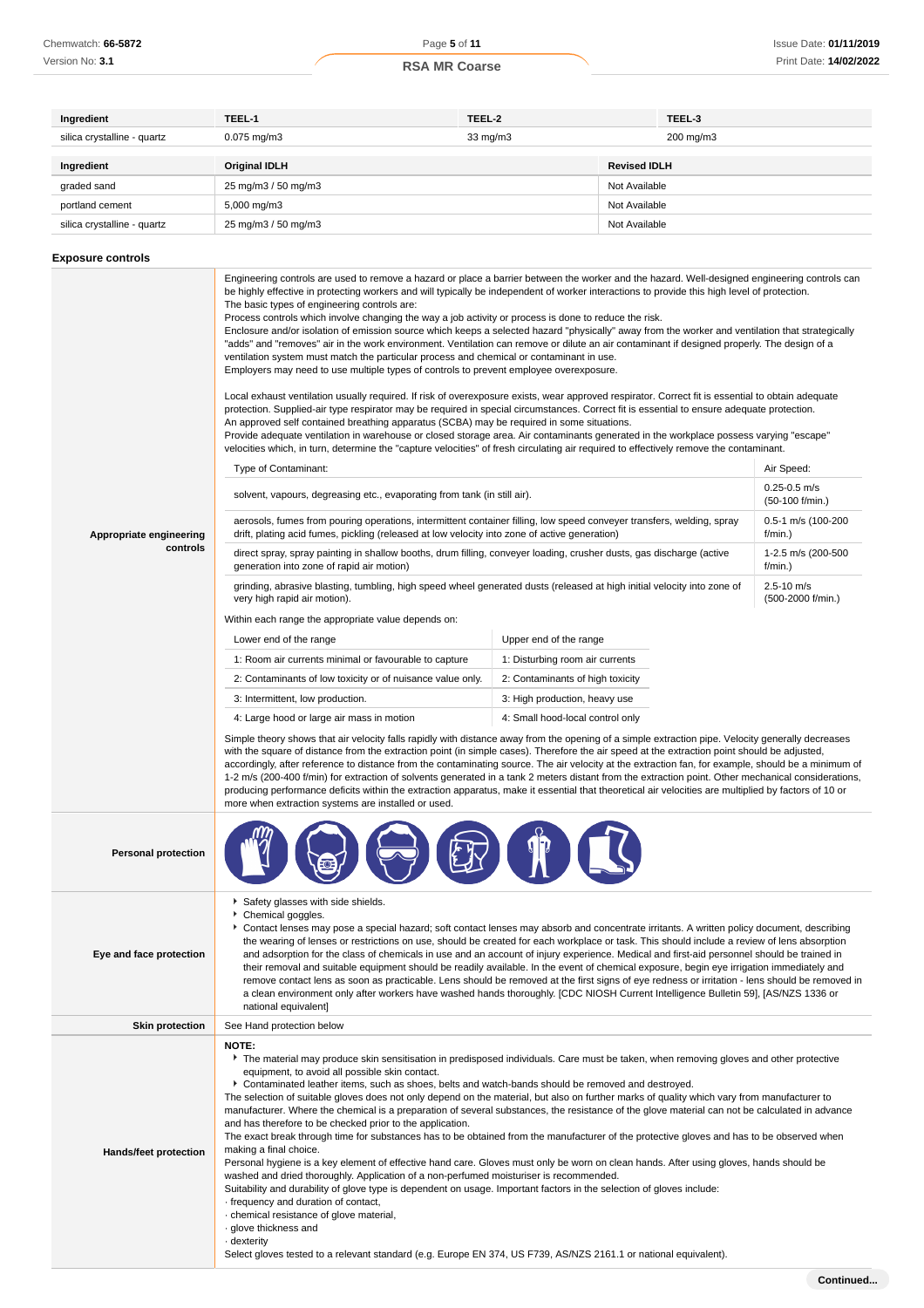|                        | When prolonged or frequently repeated contact may occur, a glove with a protection class of 5 or higher (breakthrough time greater than 240<br>minutes according to EN 374, AS/NZS 2161.10.1 or national equivalent) is recommended.<br>· When only brief contact is expected, a glove with a protection class of 3 or higher (breakthrough time greater than 60 minutes according to EN<br>374, AS/NZS 2161.10.1 or national equivalent) is recommended.<br>. Some glove polymer types are less affected by movement and this should be taken into account when considering gloves for long-term use.<br>. Contaminated gloves should be replaced.<br>As defined in ASTM F-739-96 in any application, gloves are rated as:<br>- Excellent when breakthrough time > 480 min<br>· Good when breakthrough time > 20 min<br>· Fair when breakthrough time < 20 min<br>. Poor when glove material degrades<br>For general applications, gloves with a thickness typically greater than 0.35 mm, are recommended.<br>It should be emphasised that glove thickness is not necessarily a good predictor of glove resistance to a specific chemical, as the permeation<br>efficiency of the glove will be dependent on the exact composition of the glove material. Therefore, glove selection should also be based on<br>consideration of the task requirements and knowledge of breakthrough times.<br>Glove thickness may also vary depending on the glove manufacturer, the glove type and the glove model. Therefore, the manufacturers technical<br>data should always be taken into account to ensure selection of the most appropriate glove for the task.<br>Note: Depending on the activity being conducted, gloves of varying thickness may be required for specific tasks. For example:<br>· Thinner gloves (down to 0.1 mm or less) may be required where a high degree of manual dexterity is needed. However, these gloves are only<br>likely to give short duration protection and would normally be just for single use applications, then disposed of.<br>Thicker gloves (up to 3 mm or more) may be required where there is a mechanical (as well as a chemical) risk i.e. where there is abrasion or<br>puncture potential<br>Gloves must only be worn on clean hands. After using gloves, hands should be washed and dried thoroughly. Application of a non-perfumed<br>moisturiser is recommended.<br>Experience indicates that the following polymers are suitable as glove materials for protection against undissolved, dry solids, where abrasive<br>particles are not present.<br>polychloroprene.<br>nitrile rubber.<br>butyl rubber.<br>• fluorocaoutchouc.<br>polyvinyl chloride.<br>Gloves should be examined for wear and/ or degradation constantly. |
|------------------------|-------------------------------------------------------------------------------------------------------------------------------------------------------------------------------------------------------------------------------------------------------------------------------------------------------------------------------------------------------------------------------------------------------------------------------------------------------------------------------------------------------------------------------------------------------------------------------------------------------------------------------------------------------------------------------------------------------------------------------------------------------------------------------------------------------------------------------------------------------------------------------------------------------------------------------------------------------------------------------------------------------------------------------------------------------------------------------------------------------------------------------------------------------------------------------------------------------------------------------------------------------------------------------------------------------------------------------------------------------------------------------------------------------------------------------------------------------------------------------------------------------------------------------------------------------------------------------------------------------------------------------------------------------------------------------------------------------------------------------------------------------------------------------------------------------------------------------------------------------------------------------------------------------------------------------------------------------------------------------------------------------------------------------------------------------------------------------------------------------------------------------------------------------------------------------------------------------------------------------------------------------------------------------------------------------------------------------------------------------------------------------------------------------------------------------------------------------------------------------------------------------------------------------------------------------------------------------------------------------------------------------------------------------------------------------------------------------------------------------------------------------------------------------|
| <b>Body protection</b> | See Other protection below                                                                                                                                                                                                                                                                                                                                                                                                                                                                                                                                                                                                                                                                                                                                                                                                                                                                                                                                                                                                                                                                                                                                                                                                                                                                                                                                                                                                                                                                                                                                                                                                                                                                                                                                                                                                                                                                                                                                                                                                                                                                                                                                                                                                                                                                                                                                                                                                                                                                                                                                                                                                                                                                                                                                                    |
|                        |                                                                                                                                                                                                                                                                                                                                                                                                                                                                                                                                                                                                                                                                                                                                                                                                                                                                                                                                                                                                                                                                                                                                                                                                                                                                                                                                                                                                                                                                                                                                                                                                                                                                                                                                                                                                                                                                                                                                                                                                                                                                                                                                                                                                                                                                                                                                                                                                                                                                                                                                                                                                                                                                                                                                                                               |
| Other protection       | • Overalls.<br>P.V.C apron.<br>Barrier cream.<br>Skin cleansing cream.<br>▶ Eye wash unit.                                                                                                                                                                                                                                                                                                                                                                                                                                                                                                                                                                                                                                                                                                                                                                                                                                                                                                                                                                                                                                                                                                                                                                                                                                                                                                                                                                                                                                                                                                                                                                                                                                                                                                                                                                                                                                                                                                                                                                                                                                                                                                                                                                                                                                                                                                                                                                                                                                                                                                                                                                                                                                                                                    |

#### **Respiratory protection**

Particulate. (AS/NZS 1716 & 1715, EN 143:2000 & 149:001, ANSI Z88 or national equivalent)

| <b>Required Minimum Protection Factor</b> | <b>Half-Face Respirator</b> | <b>Full-Face Respirator</b> | <b>Powered Air Respirator</b> |
|-------------------------------------------|-----------------------------|-----------------------------|-------------------------------|
| up to $10 \times ES$                      | P <sub>1</sub><br>Air-line* |                             | PAPR-P1                       |
| up to $50 \times ES$                      | Air-line**                  | P <sub>2</sub>              | PAPR-P2                       |
| up to $100 \times ES$                     |                             | P <sub>3</sub>              |                               |
|                                           |                             | Air-line*                   |                               |
| $100 + x ES$                              |                             | Air-line**                  | PAPR-P3                       |

\* - Negative pressure demand \*\* - Continuous flow

A(All classes) = Organic vapours, B AUS or B1 = Acid gasses, B2 = Acid gas or hydrogen cyanide(HCN), B3 = Acid gas or hydrogen cyanide(HCN), E = Sulfur dioxide(SO2), G = Agricultural chemicals, K = Ammonia(NH3), Hg = Mercury, NO = Oxides of nitrogen, MB = Methyl bromide, AX = Low boiling point organic compounds(below 65 degC)

· Respirators may be necessary when engineering and administrative controls do not adequately prevent exposures.

· The decision to use respiratory protection should be based on professional judgment that takes into account toxicity information, exposure measurement data, and frequency and likelihood of the worker's exposure - ensure users are not subject to high thermal loads which may result in heat stress or distress due to personal protective equipment (powered, positive flow, full face apparatus may be an option).

· Published occupational exposure limits, where they exist, will assist in determining the adequacy of the selected respiratory protection. These may be government mandated or vendor recommended.

· Certified respirators will be useful for protecting workers from inhalation of particulates when properly selected and fit tested as part of a complete respiratory protection program. · Where protection from nuisance levels of dusts are desired, use type N95 (US) or type P1 (EN143) dust masks. Use respirators and components tested and approved under appropriate government standards such as NIOSH (US) or CEN (EU)

· Use approved positive flow mask if significant quantities of dust becomes airborne.

· Try to avoid creating dust conditions.

# **SECTION 9 Physical and chemical properties**

#### **Information on basic physical and chemical properties**

| Appearance                             | Off white cement coloured free flowing powder; insoluble in water. |                                                   |                   |
|----------------------------------------|--------------------------------------------------------------------|---------------------------------------------------|-------------------|
|                                        |                                                                    |                                                   |                   |
| <b>Physical state</b>                  | <b>Divided Solid</b>                                               | Relative density (Water = $1$ )                   | 1300 kg/m3 (bulk) |
| Odour                                  | Not Available                                                      | <b>Partition coefficient n-octanol</b><br>/ water | Not Available     |
| <b>Odour threshold</b>                 | Not Available                                                      | Auto-ignition temperature (°C)                    | Not Available     |
| pH (as supplied)                       | Not Applicable                                                     | <b>Decomposition temperature</b>                  | Not Available     |
| Melting point / freezing point<br>(°C) | Not Available                                                      | Viscosity (cSt)                                   | Not Applicable    |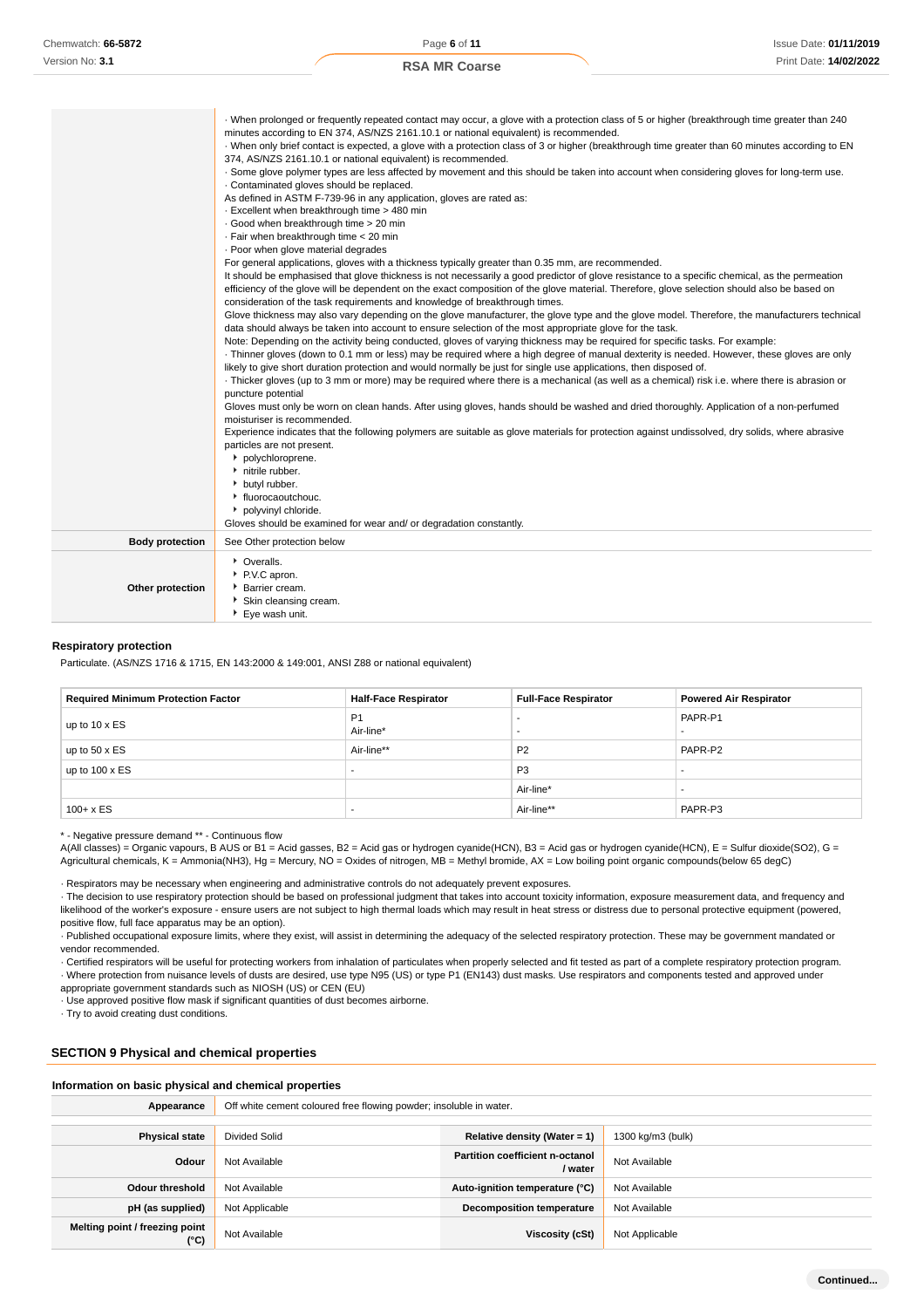| Initial boiling point and boiling<br>range (°C) | Not Applicable | Molecular weight (g/mol)             | Not Applicable |
|-------------------------------------------------|----------------|--------------------------------------|----------------|
| Flash point $(°C)$                              | Not Available  | <b>Taste</b>                         | Not Available  |
| <b>Evaporation rate</b>                         | Not Available  | <b>Explosive properties</b>          | Not Available  |
| Flammability                                    | Not Available  | <b>Oxidising properties</b>          | Not Available  |
| Upper Explosive Limit (%)                       | Not Available  | Surface Tension (dyn/cm or<br>mN/m   | Not Applicable |
| Lower Explosive Limit (%)                       | Not Available  | <b>Volatile Component (%vol)</b>     | Not Applicable |
| Vapour pressure (kPa)                           | Not Applicable | Gas group                            | Not Available  |
| Solubility in water                             | Immiscible     | pH as a solution (Not<br>Available%) | Not Available  |
| Vapour density (Air = 1)                        | Not Available  | VOC g/L                              | Not Available  |

# **SECTION 10 Stability and reactivity**

| Reactivity                                 | See section 7                                                                                                                        |
|--------------------------------------------|--------------------------------------------------------------------------------------------------------------------------------------|
| <b>Chemical stability</b>                  | • Unstable in the presence of incompatible materials.<br>▶ Product is considered stable.<br>Hazardous polymerisation will not occur. |
| Possibility of hazardous<br>reactions      | See section 7                                                                                                                        |
| <b>Conditions to avoid</b>                 | See section 7                                                                                                                        |
| Incompatible materials                     | See section 7                                                                                                                        |
| <b>Hazardous decomposition</b><br>products | See section 5                                                                                                                        |

# **SECTION 11 Toxicological information**

# **Information on toxicological effects**

| Inhaled             | The material can cause respiratory irritation in some persons. The body's response to such irritation can cause further lung damage.<br>Inhalation of dusts, generated by the material during the course of normal handling, may be damaging to the health of the individual.<br>Inhalation may result in ulcers or sores of the lining of the nose (nasal mucosa), and lung damage.<br>Persons with impaired respiratory function, airway diseases and conditions such as emphysema or chronic bronchitis, may incur further disability<br>if excessive concentrations of particulate are inhaled.<br>If prior damage to the circulatory or nervous systems has occurred or if kidney damage has been sustained, proper screenings should be<br>conducted on individuals who may be exposed to further risk if handling and use of the material result in excessive exposures.<br>Effects on lungs are significantly enhanced in the presence of respirable particles.                                                                                                                                                                                                                                                                                                                                                                                                                                                                                                                                                                                                                                                                                                                                                                                                                                                                                                                                                                                                                                                                                                                                                                                                                                                                                                                                                                                                                                                                                                                                                                                                                                                                                                                                                                                                                                                                                                                                                                                                                                                                                                                                                                                                                                                         |
|---------------------|---------------------------------------------------------------------------------------------------------------------------------------------------------------------------------------------------------------------------------------------------------------------------------------------------------------------------------------------------------------------------------------------------------------------------------------------------------------------------------------------------------------------------------------------------------------------------------------------------------------------------------------------------------------------------------------------------------------------------------------------------------------------------------------------------------------------------------------------------------------------------------------------------------------------------------------------------------------------------------------------------------------------------------------------------------------------------------------------------------------------------------------------------------------------------------------------------------------------------------------------------------------------------------------------------------------------------------------------------------------------------------------------------------------------------------------------------------------------------------------------------------------------------------------------------------------------------------------------------------------------------------------------------------------------------------------------------------------------------------------------------------------------------------------------------------------------------------------------------------------------------------------------------------------------------------------------------------------------------------------------------------------------------------------------------------------------------------------------------------------------------------------------------------------------------------------------------------------------------------------------------------------------------------------------------------------------------------------------------------------------------------------------------------------------------------------------------------------------------------------------------------------------------------------------------------------------------------------------------------------------------------------------------------------------------------------------------------------------------------------------------------------------------------------------------------------------------------------------------------------------------------------------------------------------------------------------------------------------------------------------------------------------------------------------------------------------------------------------------------------------------------------------------------------------------------------------------------------------------------|
| Ingestion           | The material has NOT been classified by EC Directives or other classification systems as "harmful by ingestion". This is because of the lack of<br>corroborating animal or human evidence.                                                                                                                                                                                                                                                                                                                                                                                                                                                                                                                                                                                                                                                                                                                                                                                                                                                                                                                                                                                                                                                                                                                                                                                                                                                                                                                                                                                                                                                                                                                                                                                                                                                                                                                                                                                                                                                                                                                                                                                                                                                                                                                                                                                                                                                                                                                                                                                                                                                                                                                                                                                                                                                                                                                                                                                                                                                                                                                                                                                                                                      |
| <b>Skin Contact</b> | This material can cause inflammation of the skin on contact in some persons.<br>The material may accentuate any pre-existing dermatitis condition<br>Though considered non-harmful, slight irritation may result from contact because of the abrasive nature of the aluminium oxide particles. Thus it<br>may cause itching and skin reaction and inflammation.<br>Four students received severe hand burns whilst making moulds of their hands with dental plaster substituted for Plaster of Paris. The dental<br>plaster known as "Stone" was a special form of calcium sulfate hemihydrate containing alpha-hemihydrate crystals that provide high compression<br>strength to the moulds. Beta-hemihydrate (normal Plaster of Paris) does not cause skin burns in similar circumstances.<br>Skin contact may result in severe irritation particularly to broken skin. Ulceration known as "chrome ulcers" may develop. Chrome ulcers and skin<br>cancer are significantly related.<br>Open cuts, abraded or irritated skin should not be exposed to this material<br>Entry into the blood-stream, through, for example, cuts, abrasions or lesions, may produce systemic injury with harmful effects. Examine the skin<br>prior to the use of the material and ensure that any external damage is suitably protected.                                                                                                                                                                                                                                                                                                                                                                                                                                                                                                                                                                                                                                                                                                                                                                                                                                                                                                                                                                                                                                                                                                                                                                                                                                                                                                                                                                                                                                                                                                                                                                                                                                                                                                                                                                                                                                                                                                       |
| Eye                 | If applied to the eyes, this material causes severe eye damage.                                                                                                                                                                                                                                                                                                                                                                                                                                                                                                                                                                                                                                                                                                                                                                                                                                                                                                                                                                                                                                                                                                                                                                                                                                                                                                                                                                                                                                                                                                                                                                                                                                                                                                                                                                                                                                                                                                                                                                                                                                                                                                                                                                                                                                                                                                                                                                                                                                                                                                                                                                                                                                                                                                                                                                                                                                                                                                                                                                                                                                                                                                                                                                 |
| <b>Chronic</b>      | Skin contact with the material is more likely to cause a sensitisation reaction in some persons compared to the general population.<br>Substance accumulation, in the human body, may occur and may cause some concern following repeated or long-term occupational exposure.<br>Animal testing shows long term exposure to aluminium oxides may cause lung disease and cancer, depending on the size of the particle. The<br>smaller the size, the greater the tendencies of causing harm.<br>Red blood cells and rabbit alveolar macrophages exposed to calcium silicate insulation materials in vitro showed haemolysis in one study but not<br>in another. Both studies showed the substance to be more cytotoxic than titanium dioxide but less toxic than asbestos.<br>In a small cohort mortality study of workers in a wollastonite quarry, the observed number of deaths from all cancers combined and lung cancer<br>were lower than expected. Wollastonite is a calcium inosilicate mineral (CaSiO3). In some cases, small amounts of iron (Fe), and manganese<br>(Mn), and lesser amounts of magnesium (Mg) substitute for calcium (Ca) in the mineral formulae (e.g., rhodonite)<br>In an inhalation study in rats no increase in tumour incidence was observed but the number of fibres with lengths exceeding 5 um and a diameter<br>of less than 3 um was relatively low. Four grades of wollastonite of different fibre size were tested for carcinogenicity in one experiment in rats by<br>intrapleural implantation. There was no information on the purity of the four samples used. A slight increase in the incidence of pleural sarcomas<br>was observed with three grades, all of which contained fibres greater than 4 um in length and less than 0.5 um in diameter.<br>In two studies by intraperitoneal injection in rats using wollastonite with median fibre lengths of 8.1 um and 5.6 um respectively, no intra-<br>abdominal tumours were found.<br>Evidence from wollastonite miners suggests that occupational exposure can cause impaired respiratory function and pneumoconiosis. However<br>animal studies have demonstrated that wollastonite fibres have low biopersistence and induce a transient inflammatory response compared to<br>various forms of asbestos. A two-year inhalation study in rats at one dose showed no significant inflammation or fibrosis<br>Cement contact dermatitis (CCD) may occur when contact shows an allergic response, which may progress to sensitisation. Sensitisation is due<br>to soluble chromates (chromate compounds) present in trace amounts in some cements and cement products. Soluble chromates readily<br>penetrate intact skin. Cement dermatitis can be characterised by fissures, eczematous rash, dystrophic nails, and dry skin; acute contact with<br>highly alkaline mixtures may cause localised necrosis.<br>Cement eczema may be due to chromium in feed stocks or contamination from materials of construction used in processing the cement.<br>Sensitisation to chromium may be the leading cause of nickel and cobalt sensitivity and the high alkalinity of cement is an important factor in<br>cement dermatoses [ILO]. |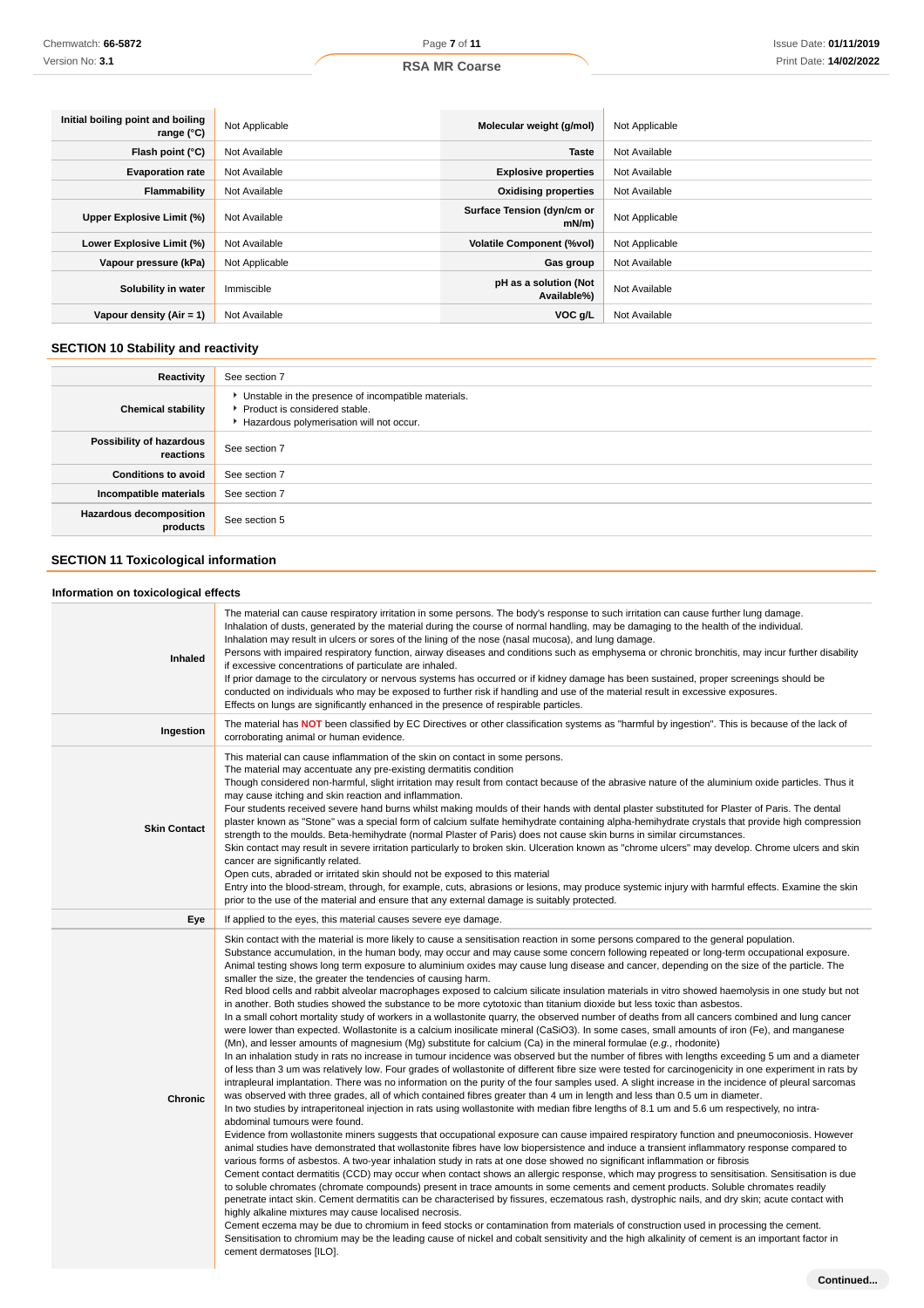#### **RSA MR Coarse**

| <b>RSA MR Coarse</b>        | <b>TOXICITY</b><br>Not Available                                                                                                                                                                                                | <b>IRRITATION</b><br>Not Available |
|-----------------------------|---------------------------------------------------------------------------------------------------------------------------------------------------------------------------------------------------------------------------------|------------------------------------|
| graded sand                 | <b>TOXICITY</b><br>Oral (Rat) LD50; 500 mg/kg <sup>[2]</sup>                                                                                                                                                                    | <b>IRRITATION</b><br>Not Available |
| portland cement             | <b>TOXICITY</b><br>Not Available                                                                                                                                                                                                | <b>IRRITATION</b><br>Not Available |
| silica crystalline - quartz | <b>TOXICITY</b><br>Oral (Rat) LD50; 500 mg/kg <sup>[2]</sup>                                                                                                                                                                    | <b>IRRITATION</b><br>Not Available |
| Legend:                     | 1. Value obtained from Europe ECHA Registered Substances - Acute toxicity 2.* Value obtained from manufacturer's SDS. Unless otherwise<br>specified data extracted from RTECS - Register of Toxic Effect of chemical Substances |                                    |

| Chemwatch: 66-5872                                 | Page 8 of 11                                                                                                                                                                                                                                                                                                                                                                                                                                                                                                                                                                                                                                                                                                                                                                                                                                                                                                                                                                                                                                                                                                                                                                                                                                                                                                                                                                                                                                                                                                                                                                                                                                                                                                                                                                                                                                                                                                                                                                                                                                                                                                                                    |                                 | <b>Issue Date: 01/11/201</b>                                                                                                                                                                                                                                                                                                                                                                                                                                                                                                                                                                                                                                                                                                                                                                                                                                                                            |
|----------------------------------------------------|-------------------------------------------------------------------------------------------------------------------------------------------------------------------------------------------------------------------------------------------------------------------------------------------------------------------------------------------------------------------------------------------------------------------------------------------------------------------------------------------------------------------------------------------------------------------------------------------------------------------------------------------------------------------------------------------------------------------------------------------------------------------------------------------------------------------------------------------------------------------------------------------------------------------------------------------------------------------------------------------------------------------------------------------------------------------------------------------------------------------------------------------------------------------------------------------------------------------------------------------------------------------------------------------------------------------------------------------------------------------------------------------------------------------------------------------------------------------------------------------------------------------------------------------------------------------------------------------------------------------------------------------------------------------------------------------------------------------------------------------------------------------------------------------------------------------------------------------------------------------------------------------------------------------------------------------------------------------------------------------------------------------------------------------------------------------------------------------------------------------------------------------------|---------------------------------|---------------------------------------------------------------------------------------------------------------------------------------------------------------------------------------------------------------------------------------------------------------------------------------------------------------------------------------------------------------------------------------------------------------------------------------------------------------------------------------------------------------------------------------------------------------------------------------------------------------------------------------------------------------------------------------------------------------------------------------------------------------------------------------------------------------------------------------------------------------------------------------------------------|
| Version No: 3.1                                    | <b>RSA MR Coarse</b>                                                                                                                                                                                                                                                                                                                                                                                                                                                                                                                                                                                                                                                                                                                                                                                                                                                                                                                                                                                                                                                                                                                                                                                                                                                                                                                                                                                                                                                                                                                                                                                                                                                                                                                                                                                                                                                                                                                                                                                                                                                                                                                            |                                 | Print Date: 14/02/202                                                                                                                                                                                                                                                                                                                                                                                                                                                                                                                                                                                                                                                                                                                                                                                                                                                                                   |
|                                                    |                                                                                                                                                                                                                                                                                                                                                                                                                                                                                                                                                                                                                                                                                                                                                                                                                                                                                                                                                                                                                                                                                                                                                                                                                                                                                                                                                                                                                                                                                                                                                                                                                                                                                                                                                                                                                                                                                                                                                                                                                                                                                                                                                 |                                 |                                                                                                                                                                                                                                                                                                                                                                                                                                                                                                                                                                                                                                                                                                                                                                                                                                                                                                         |
|                                                    | Repeated, prolonged severe inhalation exposure may cause pulmonary oedema and rarely, pulmonary fibrosis. Workers may also suffer from<br>dust-induced bronchitis with chronic bronchitis reported in 17% of a group occupationally exposed to high dust levels.<br>1 s (FEV1) and forced expiratory flows after exhalation of 50% and 75% of the vital capacity (FEF50, FEF75). The data suggests that<br>occupational exposure to Portland cement dust may lead to a higher incidence of chronic respiratory symptoms and a reduction of ventilatory<br>capacity.<br>Chun-Yuh et al; Journal of Toxicology and Environmental Health 49: 581-588, 1996<br>Overexposure to the breathable dust may cause coughing, wheezing, difficulty in breathing and impaired lung function. Chronic symptoms may<br>a condition known as pneumoconiosis, which is the lodgement of any inhaled dusts in the lung, irrespective of the effect. This is particularly true<br>when a significant number of particles less than 0.5 microns (1/50000 inch) are present. Lung shadows are seen in the X-ray. Symptoms of<br>pneumoconiosis may include a progressive dry cough, shortness of breath on exertion, increased chest expansion, weakness and weight loss.<br>As the disease progresses, the cough produces stringy phlegm, vital capacity decreases further, and shortness of breath becomes more severe.<br>the lung cavity).<br>for worker exposure, examinations at regular period with emphasis on lung function should be performed.<br>tissue reaction. This may or may not be reversible.<br>Crystalline silicas activate the inflammatory response of white blood cells after they injure the lung epithelium. Chronic exposure to crystalline<br>silicas reduces lung capacity and predisposes to chest infections.                                                                                                                                                                                                                                                                                                                        |                                 | Respiratory symptoms and ventilatory function were studied in a group of 591 male Portland cement workers employed in four Taiwanese cement<br>plants, with at least 5 years of exposure (1). This group had a significantly lowered mean forced vital capacity (FCV), forced expiratory volume at<br>include decreased vital lung capacity and chest infections. Repeated exposures in the workplace to high levels of fine-divided dusts may produce<br>Other signs or symptoms include changed breath sounds, reduced oxygen uptake during exercise, emphysema and rarely, pneumothorax (air in<br>Removing workers from the possibility of further exposure to dust generally stops the progress of lung abnormalities. When there is high potential<br>Inhaling dust over an extended number of years may cause pneumoconiosis, which is the accumulation of dusts in the lungs and the subsequent |
|                                                    |                                                                                                                                                                                                                                                                                                                                                                                                                                                                                                                                                                                                                                                                                                                                                                                                                                                                                                                                                                                                                                                                                                                                                                                                                                                                                                                                                                                                                                                                                                                                                                                                                                                                                                                                                                                                                                                                                                                                                                                                                                                                                                                                                 |                                 |                                                                                                                                                                                                                                                                                                                                                                                                                                                                                                                                                                                                                                                                                                                                                                                                                                                                                                         |
| <b>RSA MR Coarse</b>                               | <b>TOXICITY</b>                                                                                                                                                                                                                                                                                                                                                                                                                                                                                                                                                                                                                                                                                                                                                                                                                                                                                                                                                                                                                                                                                                                                                                                                                                                                                                                                                                                                                                                                                                                                                                                                                                                                                                                                                                                                                                                                                                                                                                                                                                                                                                                                 | <b>IRRITATION</b>               |                                                                                                                                                                                                                                                                                                                                                                                                                                                                                                                                                                                                                                                                                                                                                                                                                                                                                                         |
|                                                    | Not Available                                                                                                                                                                                                                                                                                                                                                                                                                                                                                                                                                                                                                                                                                                                                                                                                                                                                                                                                                                                                                                                                                                                                                                                                                                                                                                                                                                                                                                                                                                                                                                                                                                                                                                                                                                                                                                                                                                                                                                                                                                                                                                                                   | Not Available                   |                                                                                                                                                                                                                                                                                                                                                                                                                                                                                                                                                                                                                                                                                                                                                                                                                                                                                                         |
| graded sand                                        | <b>TOXICITY</b>                                                                                                                                                                                                                                                                                                                                                                                                                                                                                                                                                                                                                                                                                                                                                                                                                                                                                                                                                                                                                                                                                                                                                                                                                                                                                                                                                                                                                                                                                                                                                                                                                                                                                                                                                                                                                                                                                                                                                                                                                                                                                                                                 | <b>IRRITATION</b>               |                                                                                                                                                                                                                                                                                                                                                                                                                                                                                                                                                                                                                                                                                                                                                                                                                                                                                                         |
|                                                    | Oral (Rat) LD50; 500 mg/kg <sup>[2]</sup>                                                                                                                                                                                                                                                                                                                                                                                                                                                                                                                                                                                                                                                                                                                                                                                                                                                                                                                                                                                                                                                                                                                                                                                                                                                                                                                                                                                                                                                                                                                                                                                                                                                                                                                                                                                                                                                                                                                                                                                                                                                                                                       | Not Available                   |                                                                                                                                                                                                                                                                                                                                                                                                                                                                                                                                                                                                                                                                                                                                                                                                                                                                                                         |
|                                                    | <b>TOXICITY</b>                                                                                                                                                                                                                                                                                                                                                                                                                                                                                                                                                                                                                                                                                                                                                                                                                                                                                                                                                                                                                                                                                                                                                                                                                                                                                                                                                                                                                                                                                                                                                                                                                                                                                                                                                                                                                                                                                                                                                                                                                                                                                                                                 | <b>IRRITATION</b>               |                                                                                                                                                                                                                                                                                                                                                                                                                                                                                                                                                                                                                                                                                                                                                                                                                                                                                                         |
| portland cement                                    | Not Available                                                                                                                                                                                                                                                                                                                                                                                                                                                                                                                                                                                                                                                                                                                                                                                                                                                                                                                                                                                                                                                                                                                                                                                                                                                                                                                                                                                                                                                                                                                                                                                                                                                                                                                                                                                                                                                                                                                                                                                                                                                                                                                                   | Not Available                   |                                                                                                                                                                                                                                                                                                                                                                                                                                                                                                                                                                                                                                                                                                                                                                                                                                                                                                         |
|                                                    | <b>TOXICITY</b>                                                                                                                                                                                                                                                                                                                                                                                                                                                                                                                                                                                                                                                                                                                                                                                                                                                                                                                                                                                                                                                                                                                                                                                                                                                                                                                                                                                                                                                                                                                                                                                                                                                                                                                                                                                                                                                                                                                                                                                                                                                                                                                                 | <b>IRRITATION</b>               |                                                                                                                                                                                                                                                                                                                                                                                                                                                                                                                                                                                                                                                                                                                                                                                                                                                                                                         |
| silica crystalline - quartz                        | Oral (Rat) LD50; 500 mg/kg <sup>[2]</sup>                                                                                                                                                                                                                                                                                                                                                                                                                                                                                                                                                                                                                                                                                                                                                                                                                                                                                                                                                                                                                                                                                                                                                                                                                                                                                                                                                                                                                                                                                                                                                                                                                                                                                                                                                                                                                                                                                                                                                                                                                                                                                                       | Not Available                   |                                                                                                                                                                                                                                                                                                                                                                                                                                                                                                                                                                                                                                                                                                                                                                                                                                                                                                         |
|                                                    |                                                                                                                                                                                                                                                                                                                                                                                                                                                                                                                                                                                                                                                                                                                                                                                                                                                                                                                                                                                                                                                                                                                                                                                                                                                                                                                                                                                                                                                                                                                                                                                                                                                                                                                                                                                                                                                                                                                                                                                                                                                                                                                                                 |                                 |                                                                                                                                                                                                                                                                                                                                                                                                                                                                                                                                                                                                                                                                                                                                                                                                                                                                                                         |
| Legend:                                            | 1. Value obtained from Europe ECHA Registered Substances - Acute toxicity 2.* Value obtained from manufacturer's SDS. Unless otherwise<br>specified data extracted from RTECS - Register of Toxic Effect of chemical Substances                                                                                                                                                                                                                                                                                                                                                                                                                                                                                                                                                                                                                                                                                                                                                                                                                                                                                                                                                                                                                                                                                                                                                                                                                                                                                                                                                                                                                                                                                                                                                                                                                                                                                                                                                                                                                                                                                                                 |                                 |                                                                                                                                                                                                                                                                                                                                                                                                                                                                                                                                                                                                                                                                                                                                                                                                                                                                                                         |
|                                                    |                                                                                                                                                                                                                                                                                                                                                                                                                                                                                                                                                                                                                                                                                                                                                                                                                                                                                                                                                                                                                                                                                                                                                                                                                                                                                                                                                                                                                                                                                                                                                                                                                                                                                                                                                                                                                                                                                                                                                                                                                                                                                                                                                 |                                 |                                                                                                                                                                                                                                                                                                                                                                                                                                                                                                                                                                                                                                                                                                                                                                                                                                                                                                         |
| PORTLAND CEMENT                                    | The following information refers to contact allergens as a group and may not be specific to this product.<br>Contact allergies quickly manifest themselves as contact eczema, more rarely as urticaria or Quincke's oedema. The pathogenesis of contact<br>eczema involves a cell-mediated (T lymphocytes) immune reaction of the delayed type. Other allergic skin reactions, e.g. contact urticaria,<br>involve antibody-mediated immune reactions. The significance of the contact allergen is not simply determined by its sensitisation potential: the<br>distribution of the substance and the opportunities for contact with it are equally important. A weakly sensitising substance which is widely<br>distributed can be a more important allergen than one with stronger sensitising potential with which few individuals come into contact. From a<br>clinical point of view, substances are noteworthy if they produce an allergic test reaction in more than 1% of the persons tested.<br>Asthma-like symptoms may continue for months or even years after exposure to the material ends. This may be due to a non-allergic condition<br>known as reactive airways dysfunction syndrome (RADS) which can occur after exposure to high levels of highly irritating compound. Main<br>criteria for diagnosing RADS include the absence of previous airways disease in a non-atopic individual, with sudden onset of persistent<br>airflow pattern on lung function tests, moderate to severe bronchial hyperreactivity on methacholine challenge testing, and the lack of minimal<br>lymphocytic inflammation, without eosinophilia. RADS (or asthma) following an irritating inhalation is an infrequent disorder with rates related to<br>the concentration of and duration of exposure to the irritating substance. On the other hand, industrial bronchitis is a disorder that occurs as a<br>result of exposure due to high concentrations of irritating substance (often particles) and is completely reversible after exposure ceases. The<br>disorder is characterized by difficulty breathing, cough and mucus production. |                                 | asthma-like symptoms within minutes to hours of a documented exposure to the irritant. Other criteria for diagnosis of RADS include a reversible                                                                                                                                                                                                                                                                                                                                                                                                                                                                                                                                                                                                                                                                                                                                                        |
| SILICA CRYSTALLINE -<br><b>QUARTZ</b>              | WARNING: For inhalation exposure ONLY: This substance has been classified by the IARC as Group 1: CARCINOGENIC TO HUMANS<br>The International Agency for Research on Cancer (IARC) has classified occupational exposures to respirable (<5 um) crystalline silica as being<br>carcinogenic to humans. This classification is based on what IARC considered sufficient evidence from epidemiological studies of humans for<br>the carcinogenicity of inhaled silica in the forms of quartz and cristobalite. Crystalline silica is also known to cause silicosis, a non-cancerous lung<br>disease.<br>Intermittent exposure produces; focal fibrosis, (pneumoconiosis), cough, dyspnoea, liver tumours.<br>* Millions of particles per cubic foot (based on impinger samples counted by light field techniques).<br>NOTE: the physical nature of quartz in the product determines whether it is likely to present a chronic health problem. To be a hazard the<br>material must enter the breathing zone as respirable particles.                                                                                                                                                                                                                                                                                                                                                                                                                                                                                                                                                                                                                                                                                                                                                                                                                                                                                                                                                                                                                                                                                                                |                                 |                                                                                                                                                                                                                                                                                                                                                                                                                                                                                                                                                                                                                                                                                                                                                                                                                                                                                                         |
| <b>GRADED SAND &amp; PORTLAND</b><br><b>CEMENT</b> | No significant acute toxicological data identified in literature search.                                                                                                                                                                                                                                                                                                                                                                                                                                                                                                                                                                                                                                                                                                                                                                                                                                                                                                                                                                                                                                                                                                                                                                                                                                                                                                                                                                                                                                                                                                                                                                                                                                                                                                                                                                                                                                                                                                                                                                                                                                                                        |                                 |                                                                                                                                                                                                                                                                                                                                                                                                                                                                                                                                                                                                                                                                                                                                                                                                                                                                                                         |
| <b>Acute Toxicity</b>                              | ×                                                                                                                                                                                                                                                                                                                                                                                                                                                                                                                                                                                                                                                                                                                                                                                                                                                                                                                                                                                                                                                                                                                                                                                                                                                                                                                                                                                                                                                                                                                                                                                                                                                                                                                                                                                                                                                                                                                                                                                                                                                                                                                                               | Carcinogenicity                 | ×                                                                                                                                                                                                                                                                                                                                                                                                                                                                                                                                                                                                                                                                                                                                                                                                                                                                                                       |
| <b>Skin Irritation/Corrosion</b>                   | ✔                                                                                                                                                                                                                                                                                                                                                                                                                                                                                                                                                                                                                                                                                                                                                                                                                                                                                                                                                                                                                                                                                                                                                                                                                                                                                                                                                                                                                                                                                                                                                                                                                                                                                                                                                                                                                                                                                                                                                                                                                                                                                                                                               | <b>Reproductivity</b>           | ×                                                                                                                                                                                                                                                                                                                                                                                                                                                                                                                                                                                                                                                                                                                                                                                                                                                                                                       |
| <b>Serious Eye Damage/Irritation</b>               | ✔                                                                                                                                                                                                                                                                                                                                                                                                                                                                                                                                                                                                                                                                                                                                                                                                                                                                                                                                                                                                                                                                                                                                                                                                                                                                                                                                                                                                                                                                                                                                                                                                                                                                                                                                                                                                                                                                                                                                                                                                                                                                                                                                               | <b>STOT - Single Exposure</b>   | ✔                                                                                                                                                                                                                                                                                                                                                                                                                                                                                                                                                                                                                                                                                                                                                                                                                                                                                                       |
| <b>Respiratory or Skin</b><br>sensitisation        | ✔                                                                                                                                                                                                                                                                                                                                                                                                                                                                                                                                                                                                                                                                                                                                                                                                                                                                                                                                                                                                                                                                                                                                                                                                                                                                                                                                                                                                                                                                                                                                                                                                                                                                                                                                                                                                                                                                                                                                                                                                                                                                                                                                               | <b>STOT - Repeated Exposure</b> | ×                                                                                                                                                                                                                                                                                                                                                                                                                                                                                                                                                                                                                                                                                                                                                                                                                                                                                                       |
| <b>Mutagenicity</b>                                | ×                                                                                                                                                                                                                                                                                                                                                                                                                                                                                                                                                                                                                                                                                                                                                                                                                                                                                                                                                                                                                                                                                                                                                                                                                                                                                                                                                                                                                                                                                                                                                                                                                                                                                                                                                                                                                                                                                                                                                                                                                                                                                                                                               | <b>Aspiration Hazard</b>        | ×                                                                                                                                                                                                                                                                                                                                                                                                                                                                                                                                                                                                                                                                                                                                                                                                                                                                                                       |

**Legend:**  $\mathbf{X}$  – Data either not available or does not fill the criteria for classification – Data available to make classification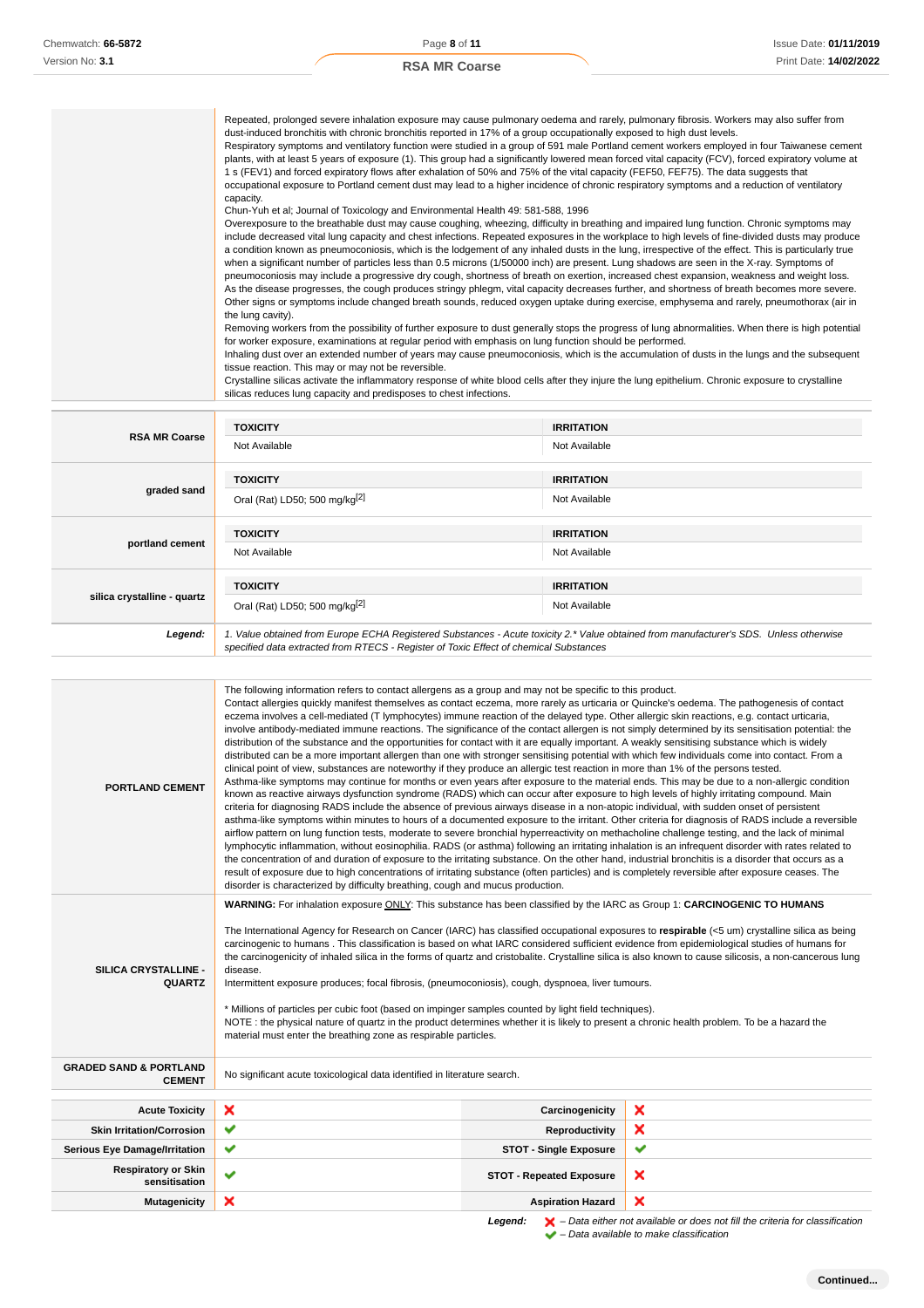# **SECTION 12 Ecological information**

| Toxicity                    |                  |                                                                                                                                                                                                                                                                                                                                |                |                  |                  |
|-----------------------------|------------------|--------------------------------------------------------------------------------------------------------------------------------------------------------------------------------------------------------------------------------------------------------------------------------------------------------------------------------|----------------|------------------|------------------|
|                             | Endpoint         | <b>Test Duration (hr)</b>                                                                                                                                                                                                                                                                                                      | <b>Species</b> | Value            | Source           |
| <b>RSA MR Coarse</b>        | Not<br>Available | Not Available                                                                                                                                                                                                                                                                                                                  | Not Available  | Not<br>Available | Not<br>Available |
|                             | Endpoint         | <b>Test Duration (hr)</b>                                                                                                                                                                                                                                                                                                      | <b>Species</b> | Value            | <b>Source</b>    |
| graded sand                 | Not<br>Available | Not Available                                                                                                                                                                                                                                                                                                                  | Not Available  | Not<br>Available | Not<br>Available |
|                             | Endpoint         | <b>Test Duration (hr)</b>                                                                                                                                                                                                                                                                                                      | <b>Species</b> | Value            | Source           |
| portland cement             | Not<br>Available | Not Available                                                                                                                                                                                                                                                                                                                  | Not Available  | Not<br>Available | Not<br>Available |
|                             | Endpoint         | <b>Test Duration (hr)</b>                                                                                                                                                                                                                                                                                                      | <b>Species</b> | Value            | Source           |
| silica crystalline - quartz | Not<br>Available | Not Available                                                                                                                                                                                                                                                                                                                  | Not Available  | Not<br>Available | Not<br>Available |
| Legend:                     |                  | Extracted from 1. IUCLID Toxicity Data 2. Europe ECHA Registered Substances - Ecotoxicological Information - Aquatic Toxicity 4. US EPA,<br>Ecotox database - Aquatic Toxicity Data 5. ECETOC Aquatic Hazard Assessment Data 6. NITE (Japan) - Bioconcentration Data 7. METI (Japan)<br>- Bioconcentration Data 8. Vendor Data |                |                  |                  |

## **DO NOT** discharge into sewer or waterways.

#### **Persistence and degradability**

| Ingredient                       | Persistence: Water/Soil               | Persistence: Air                      |
|----------------------------------|---------------------------------------|---------------------------------------|
|                                  | No Data available for all ingredients | No Data available for all ingredients |
|                                  |                                       |                                       |
| <b>Bioaccumulative potential</b> |                                       |                                       |
| Ingredient                       | <b>Bioaccumulation</b>                |                                       |
|                                  | No Data available for all ingredients |                                       |
|                                  |                                       |                                       |
| <b>Mobility in soil</b>          |                                       |                                       |
| Ingredient                       | <b>Mobility</b>                       |                                       |
|                                  | No Data available for all ingredients |                                       |

# **SECTION 13 Disposal considerations**

| Waste treatment methods             |                                                                                                                                                                                                                                                                |
|-------------------------------------|----------------------------------------------------------------------------------------------------------------------------------------------------------------------------------------------------------------------------------------------------------------|
| <b>Product / Packaging disposal</b> | Recycle wherever possible or consult manufacturer for recycling options.<br>Consult State Land Waste Management Authority for disposal.<br>Bury residue in an authorised landfill.<br>Recycle containers if possible, or dispose of in an authorised landfill. |

# **SECTION 14 Transport information**

| Labels Required         |                |  |
|-------------------------|----------------|--|
| <b>Marine Pollutant</b> | <b>NO</b>      |  |
| <b>HAZCHEM</b>          | Not Applicable |  |

# **Land transport (ADG): NOT REGULATED FOR TRANSPORT OF DANGEROUS GOODS**

**Air transport (ICAO-IATA / DGR): NOT REGULATED FOR TRANSPORT OF DANGEROUS GOODS**

### **Sea transport (IMDG-Code / GGVSee): NOT REGULATED FOR TRANSPORT OF DANGEROUS GOODS**

# **Transport in bulk according to Annex II of MARPOL and the IBC code**

Not Applicable

## **Transport in bulk in accordance with MARPOL Annex V and the IMSBC Code**

| <b>Product name</b>         | Group         |
|-----------------------------|---------------|
| graded sand                 | Not Available |
| portland cement             | Not Available |
| silica crystalline - quartz | Not Available |

# **Transport in bulk in accordance with the ICG Code**

| <b>Product name</b> | <b>Ship Type</b> |
|---------------------|------------------|
| d sano              | Not Available    |
|                     | .                |
| $\sim$ ndod         |                  |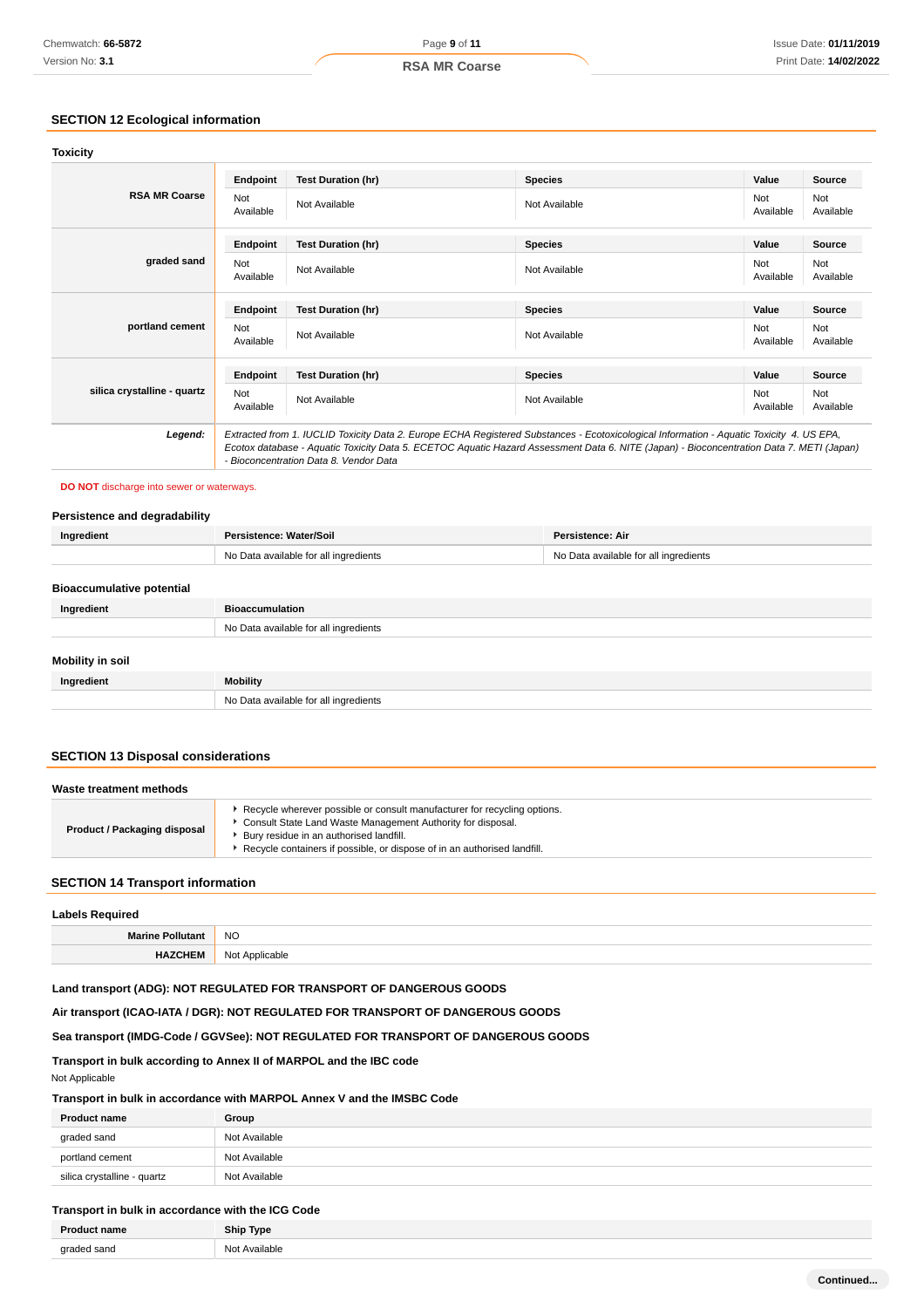| <b>Product name</b>         | <b>Ship Type</b> |
|-----------------------------|------------------|
| portland cement             | Not Available    |
| silica crystalline - quartz | Not Available    |

#### **SECTION 15 Regulatory information**

**Safety, health and environmental regulations / legislation specific for the substance or mixture**

#### I **graded sand is found on the following regulatory lists**

Australia Hazardous Chemical Information System (HCIS) - Hazardous Chemicals Australia Model Work Health and Safety Regulations - Hazardous chemicals (other than lead) requiring health monitoring Australian Inventory of Industrial Chemicals (AIIC)

**portland cement is found on the following regulatory lists**

Australian Inventory of Industrial Chemicals (AIIC)

#### **silica crystalline - quartz is found on the following regulatory lists**

Australia Hazardous Chemical Information System (HCIS) - Hazardous Chemicals Australia Model Work Health and Safety Regulations - Hazardous chemicals (other than lead) requiring health monitoring

Australian Inventory of Industrial Chemicals (AIIC)

Chemical Footprint Project - Chemicals of High Concern List International Agency for Research on Cancer (IARC) - Agents Classified by the IARC Monographs

International Agency for Research on Cancer (IARC) - Agents Classified by the IARC Monographs - Group 1: Carcinogenic to humans

Chemical Footprint Project - Chemicals of High Concern List International Agency for Research on Cancer (IARC) - Agents Classified by the IARC Monographs International Agency for Research on Cancer (IARC) - Agents Classified by the IARC

Monographs - Group 1: Carcinogenic to humans

#### **National Inventory Status**

I

| <b>National Inventory</b>                          | <b>Status</b>                                                                                                                                                                                     |  |  |
|----------------------------------------------------|---------------------------------------------------------------------------------------------------------------------------------------------------------------------------------------------------|--|--|
| Australia - AIIC / Australia<br>Non-Industrial Use | Yes                                                                                                                                                                                               |  |  |
| Canada - DSL                                       | Yes                                                                                                                                                                                               |  |  |
| Canada - NDSL                                      | No (graded sand; portland cement; silica crystalline - quartz)                                                                                                                                    |  |  |
| China - IECSC                                      | Yes                                                                                                                                                                                               |  |  |
| Europe - EINEC / ELINCS / NLP                      | Yes                                                                                                                                                                                               |  |  |
| Japan - ENCS                                       | No (portland cement)                                                                                                                                                                              |  |  |
| Korea - KECI                                       | Yes                                                                                                                                                                                               |  |  |
| New Zealand - NZIoC                                | Yes                                                                                                                                                                                               |  |  |
| Philippines - PICCS                                | No (portland cement)                                                                                                                                                                              |  |  |
| USA - TSCA                                         | Yes                                                                                                                                                                                               |  |  |
| Taiwan - TCSI                                      | Yes                                                                                                                                                                                               |  |  |
| Mexico - INSQ                                      | Yes                                                                                                                                                                                               |  |  |
| Vietnam - NCI                                      | Yes                                                                                                                                                                                               |  |  |
| Russia - FBEPH                                     | Yes                                                                                                                                                                                               |  |  |
| Legend:                                            | Yes = All CAS declared ingredients are on the inventory<br>No = One or more of the CAS listed ingredients are not on the inventory. These ingredients may be exempt or will require registration. |  |  |

#### **SECTION 16 Other information**

| ∍∼   | .012<br>N1. |
|------|-------------|
| nas. | $\sim$<br>. |

#### **SDS Version Summary**

| Version | Date of Update | <b>Sections Updated</b>                                                        |
|---------|----------------|--------------------------------------------------------------------------------|
| J.      | 01/11/2019     | One-off system update. NOTE: This may or may not change the GHS classification |

#### **Other information**

Classification of the preparation and its individual components has drawn on official and authoritative sources as well as independent review by the Chemwatch Classification committee using available literature references.

The SDS is a Hazard Communication tool and should be used to assist in the Risk Assessment. Many factors determine whether the reported Hazards are Risks in the workplace or other settings. Risks may be determined by reference to Exposures Scenarios. Scale of use, frequency of use and current or available engineering controls must be considered.

#### **Definitions and abbreviations**

PC-TWA: Permissible Concentration-Time Weighted Average

PC-STEL: Permissible Concentration-Short Term Exposure Limit

IARC: International Agency for Research on Cancer

ACGIH: American Conference of Governmental Industrial Hygienists

STEL: Short Term Exposure Limit

TEEL: Temporary Emergency Exposure Limit。

IDLH: Immediately Dangerous to Life or Health Concentrations ES: Exposure Standard

OSF: Odour Safety Factor